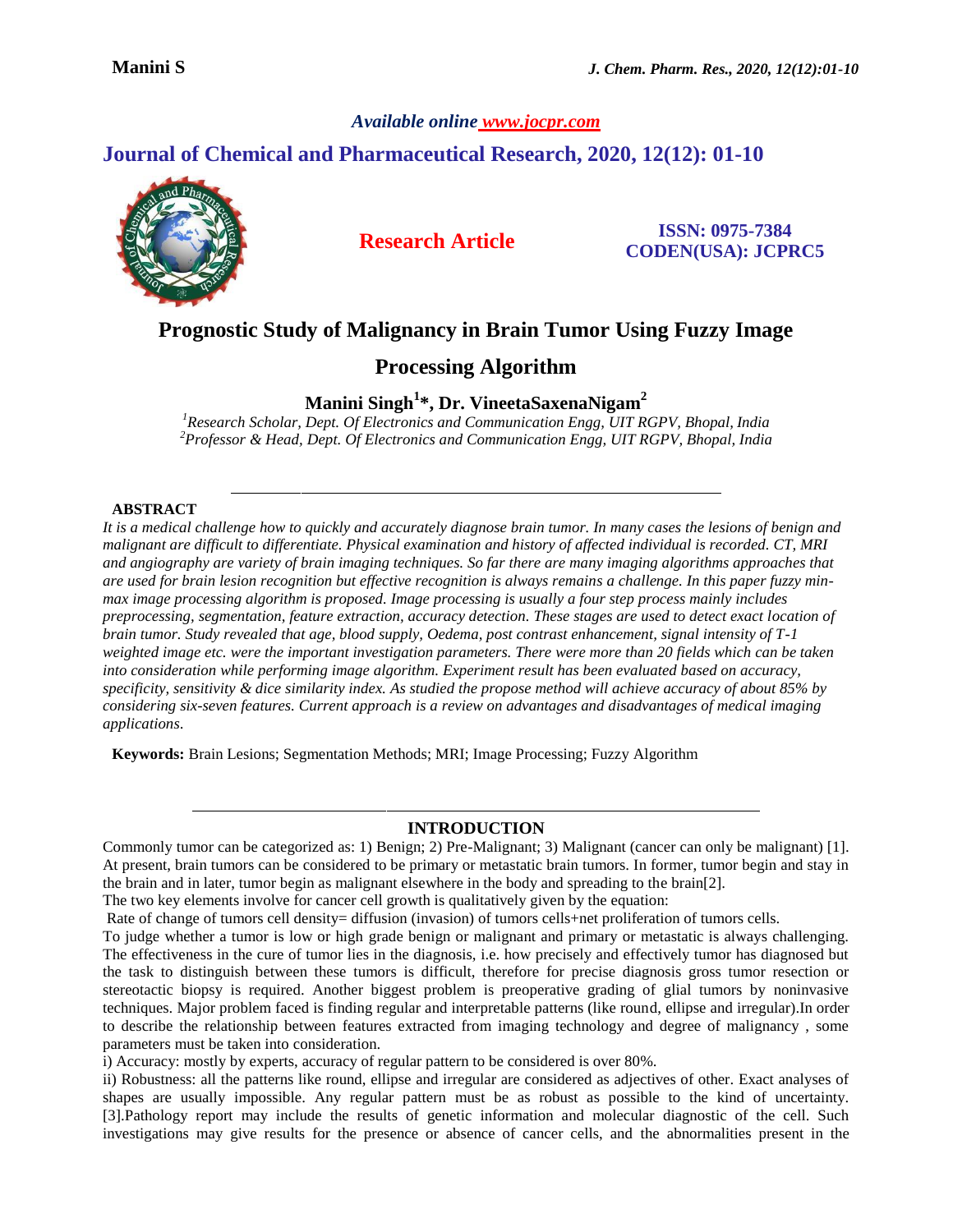chromosomes (as broken, missing or extra) in the specimens. Even though there have advantages, but to predict brain tumor with high accuracy is the most challenging task. The purpose of this study is to combine image analysis algorithms with the mathematical calculations in order to attain brain tumor detection with higher accuracy using image processing tools and identified tumor image as benign, pre-malignant or malignant in the least possible computation time.

#### **LITERATURE REVIEW**

For evaluating exact results various promising physiological imaging technologies are present but these require further calculation and calibration before being integrated. A segmentation method for MRI-based brain tumor was discussed by Jin Liu et al. A new method is proposed, which preliminary provides approach for physician based on diagnosis, tumor monitoring, and therapy planning. The brain tumor automatic segmentation technology predicts disease outcome and recovery chances and optimizes treatment options [2]. In the field of medical image analysis, most of the cases of brain tumor segmentation and lesion recognition algorithms generate reasonably good results, but still clinicians rely on manual segmentation for brain tumor in several cases because of the lack of communication between researchers and clinicians. Existence of plenty of tools aims to do useful research but it is hardly useful for clinicians. As most of the researches are theory based. Therefore, in future it will be the matter of research, to effectively merge the developed tools into more user friendly environments. Imaging methods used for detection of tumors, preprocessing of MRI images and brain tumor segmentation methods i.e. Edge-based Segmentation, Pixel-Based Segmentation, Segmentation Using Histogram Thresholding [4]. Other technique used for segmentation of tumor is a whole-brain diffusion tensor imaging (DTI) segmentation (D-SEG) to delineate tumor volumes of interest (VOIs) for subsequent classification of tumor type. D-SEG, a fast segmentation and visualization technique [5]. There are varieties of technologies used for imaging brain tumor and for detecting response. Emerging techniques such as Diffusion MRI, Na MRI and CEST require more validation. Now a days recommendations and suggestions are given for pre and post contrast, Volumetric acquisition of T1-weighted images and PET imaging[6].To detect the degree of malignancy fuzzy functions based on image processing approach will be used. LSM (Least Square Estimates) function identification method to determine fuzzy function. Another technique used for diagnosis of the tumor which requires less computation steps with less computational complexity is Type-2 fuzzy image processing expert system, also there is no need to apply fuzzification and defuzzification for this methods [7]. Researches are always worked to get better results, but still there exist need for improvement in transformation techniques, for accurately detecting the location of brain tumor. The necessity for improvement of transform lies in the fact that some images are very noisy, so image processing becomes a very complex task [8]. Noise is removed first from the image and then pixel values are adjusted so that they will help to obtain the well segmented image, which is a close, smooth and accurate final contour with low computational complexity. Another method is used which combines data pre-processing using wavelets with classification using Artificial Neural Network. [9]. Using the combination of Biortogonal (3.3) wavelet and Rigsure-Sln-Hard, we get better result without loss of relevant information. Higher accuracy is achieved by MLP-multilayer perceptron network with error back propagation (BP) algorithm but this algorithm is difficult to understand [10]. The pre-operative assessment used to detect degree of malignancy in brain tumor is based on MRI imaging and clinical data but due to the uncertainty in data and missing value the result obtain are not accurate, so a fuzzy extraction algorithm based on fuzzy min max neural network(FMMNN) was used[11,12,13].

#### **PROPOSED FUZZY ALGORITHM**

Clinical report study is subjective findings, which uses conventional study methods by a human observer, due to human intervention inaccuracy and uncertainty unavoidably exist in some cases. To deal with them, symptoms of the same feature should use a fuzzy imaging algorithm. Assuming that set containing possible symptoms contain more than one valid element maxi and minj, where maxi> minj.

A medical case can be recorded as

 $\{(s1,s2,s3,...sn),(a1,a2,a3,...am),d,Id\}$ …(i) Here s1…sn are symptoms on different features Fi ( $1\le i\le p$ ); si  $\in$  Vi ( $1\le i$  $\leq p$ )….. (ii)

Where Vi is the set containing all possible symptoms on Fi; d denotes the result of diagnosis; and Id is the identity of the case. Taking the symptoms all valid descriptions can be sorted according to the shape/size of the tumor, in ascending order, to form the list: For example taking six medical symptoms sij ( $1 \le j \le 6$ ); the sub parameters can be further mapped.

After mapping these value will be presented numerically as  $(x1, x2, x3...xp)$ .

The parameters which differentiate a normal cell and a cancerous cell are-

a) Irregular shape and size of cell, in cancer cell nuclear membrane pores are increases (s1)

b)Temperature is high near cancerous cell and blood flow (s2)

c)Increase in free ribosomes & polysome, responsible for higher production of proteins for the cell growth process (s3) d)Golgi apparatus is poorly developed in malignant cells (s4)

e)Peroxisomes involved in various metabolic reactions are only found in tumors formed by cells. Malignant cells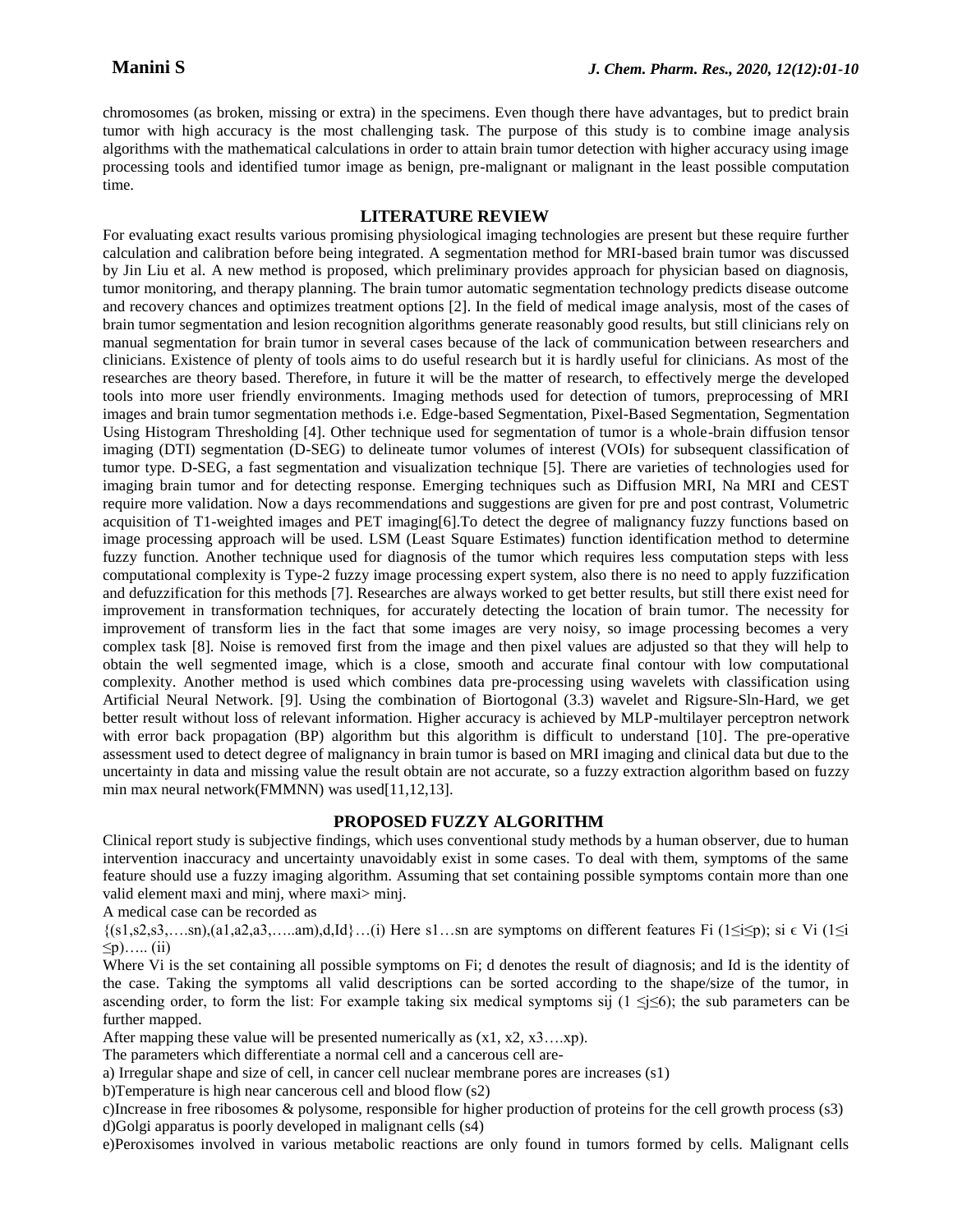change their enzyme content, such as the reduction of acid or alkaline phosphatase, distance of cell from center and so on  $(s5... \dots s n)$ .

In this paper, a novel fuzzy image approach is proposed for detection of degree of malignancy. The proposed algorithm can be given as-

## **Steps for Mathematical Calculations**

- 1. Medical symptoms (s1, s2 …sn) are recorded on different features.
- 2. All the parameters given above along with gender & age of the person under medical supervision is taken into account.
- 3. Calculate the value of count, for all fuzzy regions,
- 4. Find maximum count region of each term.
- 5. Find Vi which is the set containing all possible symptoms
- 6. Taking the feature Fi ( $1 \le i \le 2$ ) malignant and Benign, all its valid descriptions can be sorted accordingly.
- 7. Now the sub parameters can be mapped to sijk ( $1 \le k \le r$ ) where 'r' is the total no. of sub parameters. After mapping these values will be presented numerically as  $(x1, x2, and x3...$  xp).
- 8. The sensitivity parameter considered in the case is 1, sensitivity parameter analyze how fast the response of the model changes i.e. when the normalized distance between Vij and Vik increases, how quickly membership value goes down to zero.

For example values of ellipse and irregular to round are 0.5 & 0 respectively.

| S.No                                                                             | <b>Feature consideration</b>                                                                                                                                                    | Numerical representation                                                                                          |
|----------------------------------------------------------------------------------|---------------------------------------------------------------------------------------------------------------------------------------------------------------------------------|-------------------------------------------------------------------------------------------------------------------|
| $\mathbf{1}$                                                                     | Age                                                                                                                                                                             | Used directly                                                                                                     |
| 2                                                                                | Gender                                                                                                                                                                          | $0$ : female                                                                                                      |
|                                                                                  |                                                                                                                                                                                 | 1: male                                                                                                           |
| 3                                                                                | Oedema (i.e. fluid retention<br>, in tumor images it is an area<br>surrounding the tumor with<br>hypo & hyper intense signal<br>on a T1 and T2 weighted<br>images respectively) | $0:$ absent                                                                                                       |
|                                                                                  |                                                                                                                                                                                 | $1:$ light                                                                                                        |
|                                                                                  |                                                                                                                                                                                 | $2:$ middle                                                                                                       |
|                                                                                  |                                                                                                                                                                                 | 3: heavy                                                                                                          |
|                                                                                  |                                                                                                                                                                                 | Width of the area varies from<br>$\frac{1}{2}$<br>width<br>of<br>2cm<br>to<br>the<br>hemisphere at the same side. |
| $\overline{4}$                                                                   | Hemorrhage                                                                                                                                                                      | $0:$ absent                                                                                                       |
|                                                                                  |                                                                                                                                                                                 | 1: acute                                                                                                          |
|                                                                                  |                                                                                                                                                                                 | 2: chronic                                                                                                        |
| 5                                                                                | Capsule of tumor<br>(ring)<br>around tumor on weighted<br>images). If capsule is absent                                                                                         | 0: absent                                                                                                         |
|                                                                                  |                                                                                                                                                                                 | 1:intact                                                                                                          |
|                                                                                  | it probably denotes benign<br>status.                                                                                                                                           | 2: partially intact                                                                                               |
| 6                                                                                | Cyst generation                                                                                                                                                                 | $0:$ absent                                                                                                       |
|                                                                                  |                                                                                                                                                                                 | 1: present                                                                                                        |
| 7                                                                                | <b>Blood</b><br>supply<br>(abnormal)                                                                                                                                            | 1: normal                                                                                                         |
|                                                                                  | i.e.<br>Angiogenesis<br>flow<br>formation of new blood<br>vessel)                                                                                                               | 2: middle(one or two flow voids)                                                                                  |
|                                                                                  |                                                                                                                                                                                 | 3: affluent(flow voids in cluster)                                                                                |
| Many other features like-mass effect, calcification, signal intensity on T1 $\&$ |                                                                                                                                                                                 |                                                                                                                   |
| T2 weighted images, post contrast enhancement etc. can be taken into             |                                                                                                                                                                                 |                                                                                                                   |
| consideration to do better analysis.                                             |                                                                                                                                                                                 |                                                                                                                   |

**Table 1.** Represents features described numerically to extract fuzzy rule.

## **Feature description Steps for Post processing of MR images**

Post processing of MR images is necessary to obtain noiseless, smooth and enhanced region of interest.

1. Preprocessing is the first step in order to analyze brain MR images.

Pre-processing stage includes image acquisition of MRI brain images; resize the image, region localization (RL) and region localization enhancement.

a) Image is converted into grey image.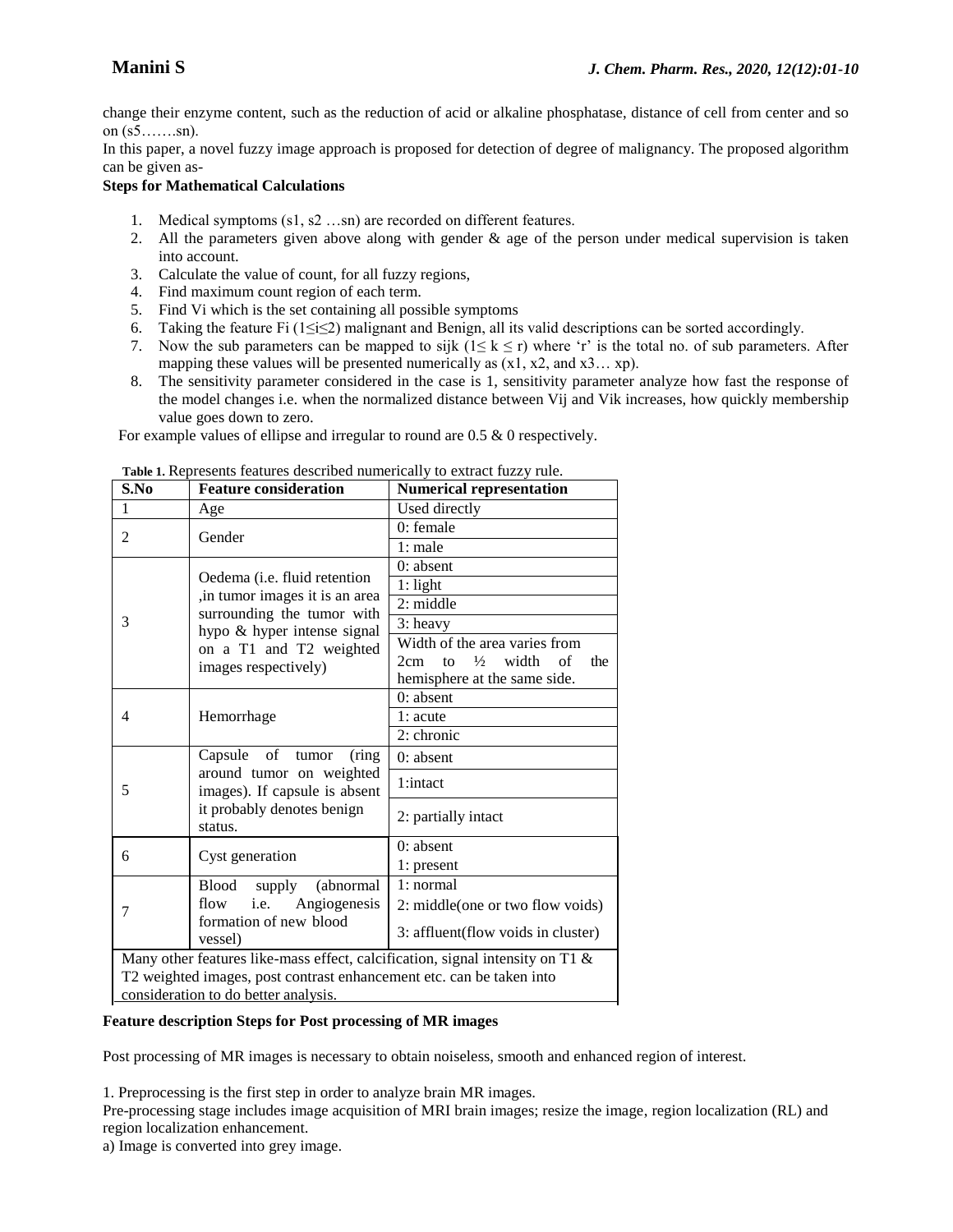b) Fig1depicts grey scale image



**Figure 1: Grey scale image**

a) To enhance images histogram equalization is used as pre-processing. Canny and Sobel operators are used for edge detection and gradient computation.

Fig 2 & 3 are image histogram of pre & post processing images.



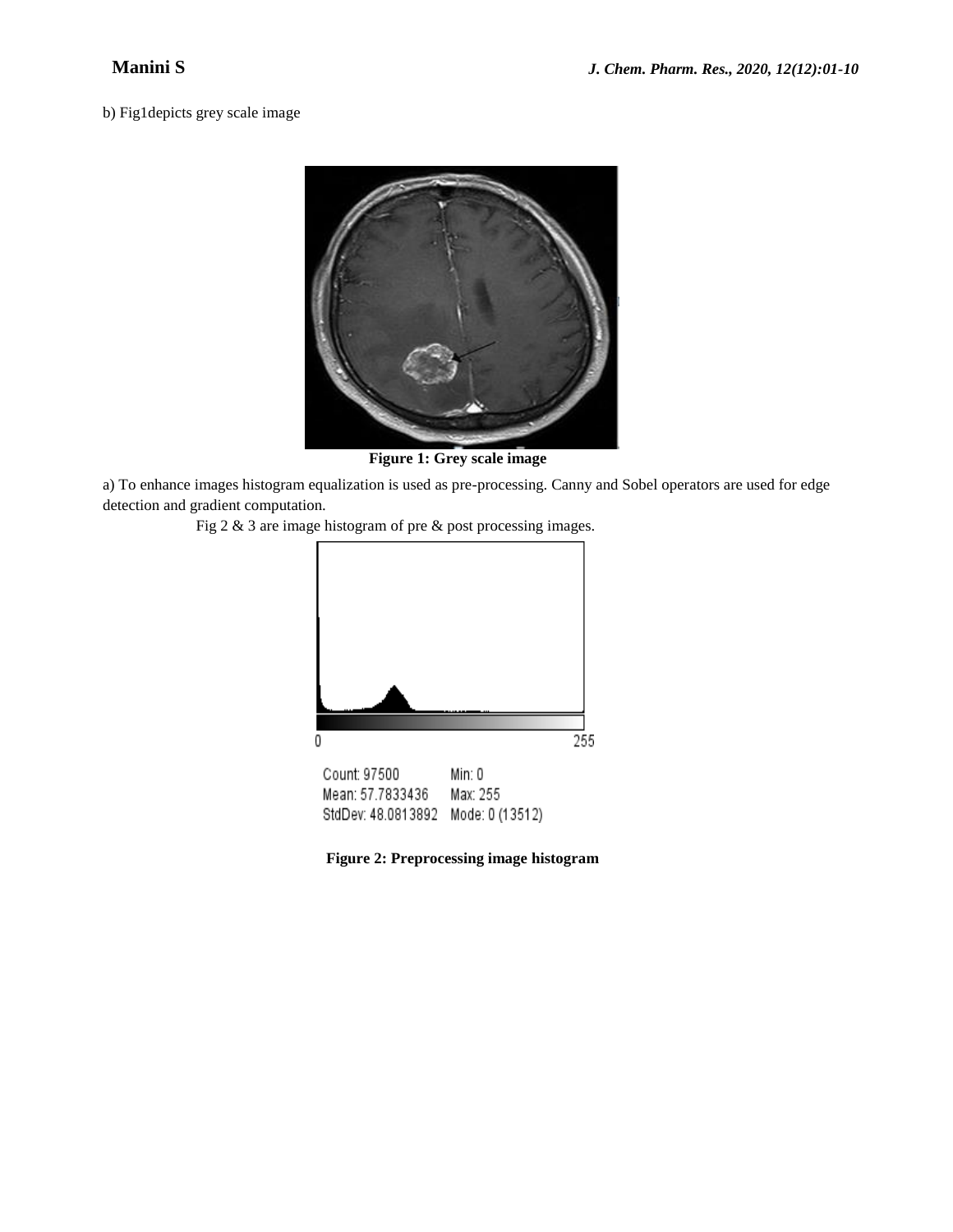

**Figure 3: Post processing image histogram**

a) Contrast enhancement involves converting the original values so that more of the offered range is used, thereby enhancing the contrast between targets and their backgrounds. Image histogram is used to understand the concept of contrast enhancements. Fig  $4 \& 5$  are original gray scale image and image after contrast enhancement



**Figure 4: Grey scale image**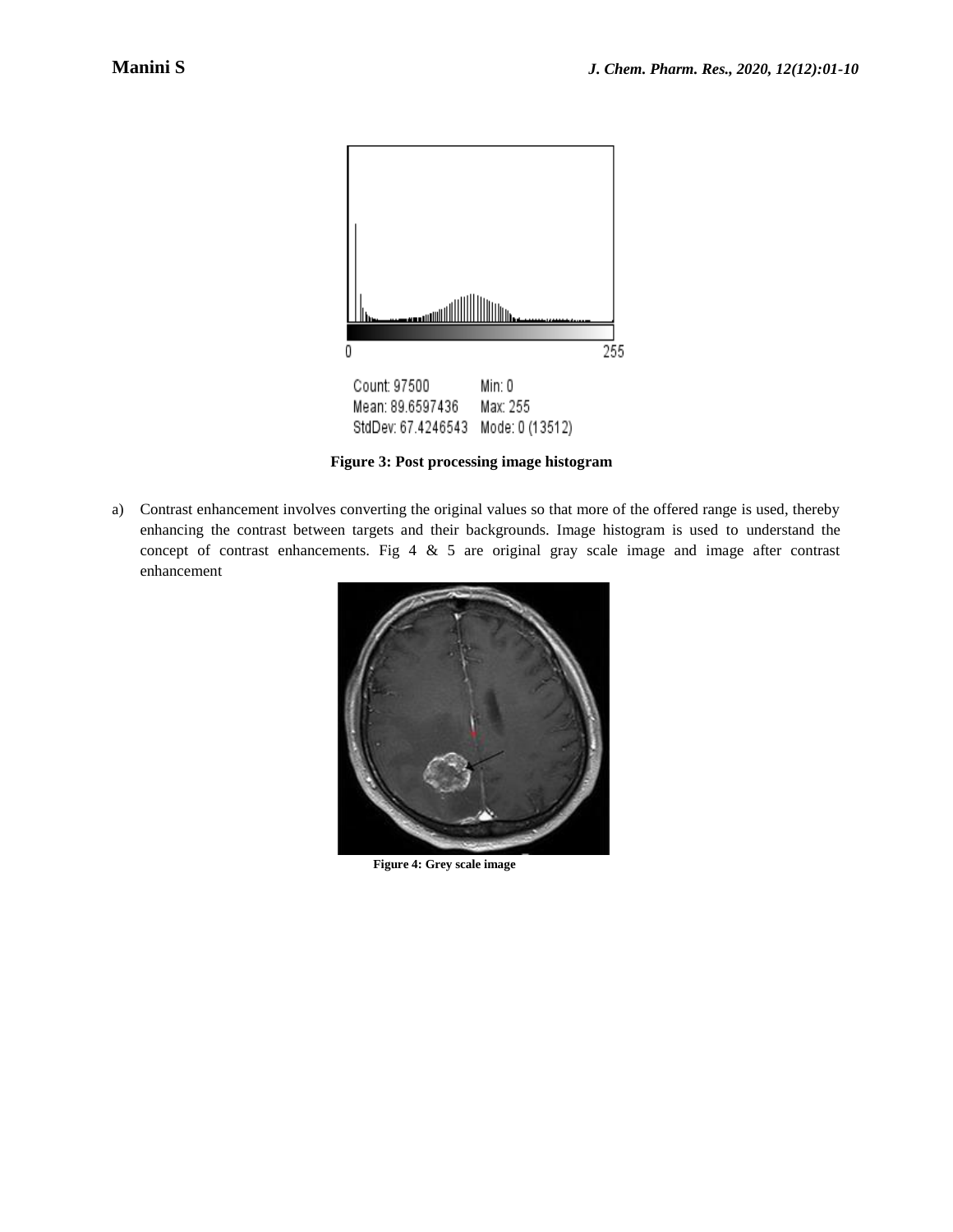

**Figure 5: Enhanced image**

1. Shape boundary representation and segmentation stage; include edge detection, locating region of interest and segmentation using spectral transforms. In this paper advanced Hough transform for circular region detection studied for detection and segmentation [14]. Fig 6 depicts image after edge detection.



**Figure 6: Edge detection**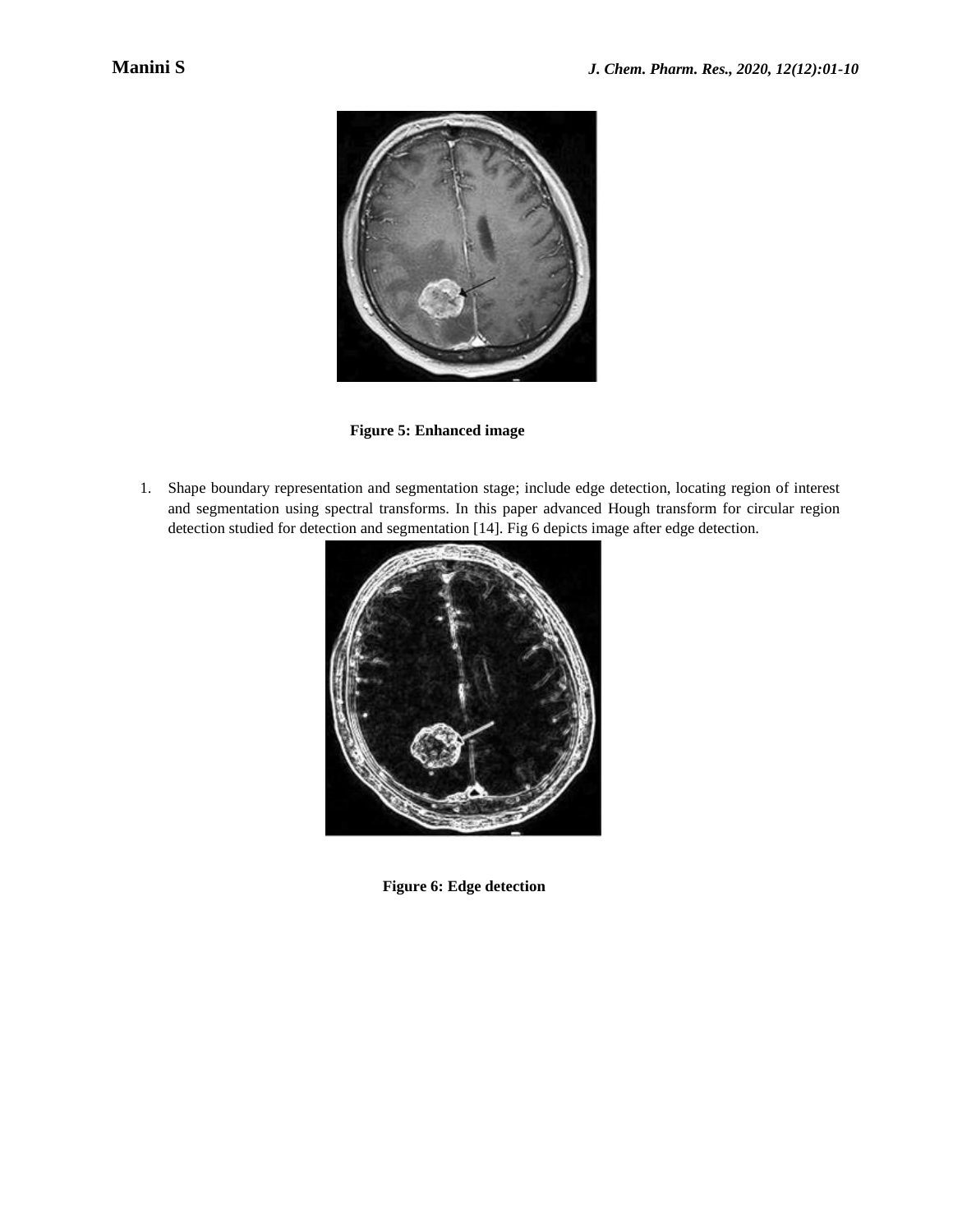

**Figure 7: Region of interest**

2. Feature extraction stage; include extraction of high intensity pixels to locate ROI and morphometric measurement-invariant features for indexing.

Fig 7 & 8 includes extraction of high intensity pixels to locate ROI and its profile plot.



**Figure 8: Profile plot of region of interest (ROI)**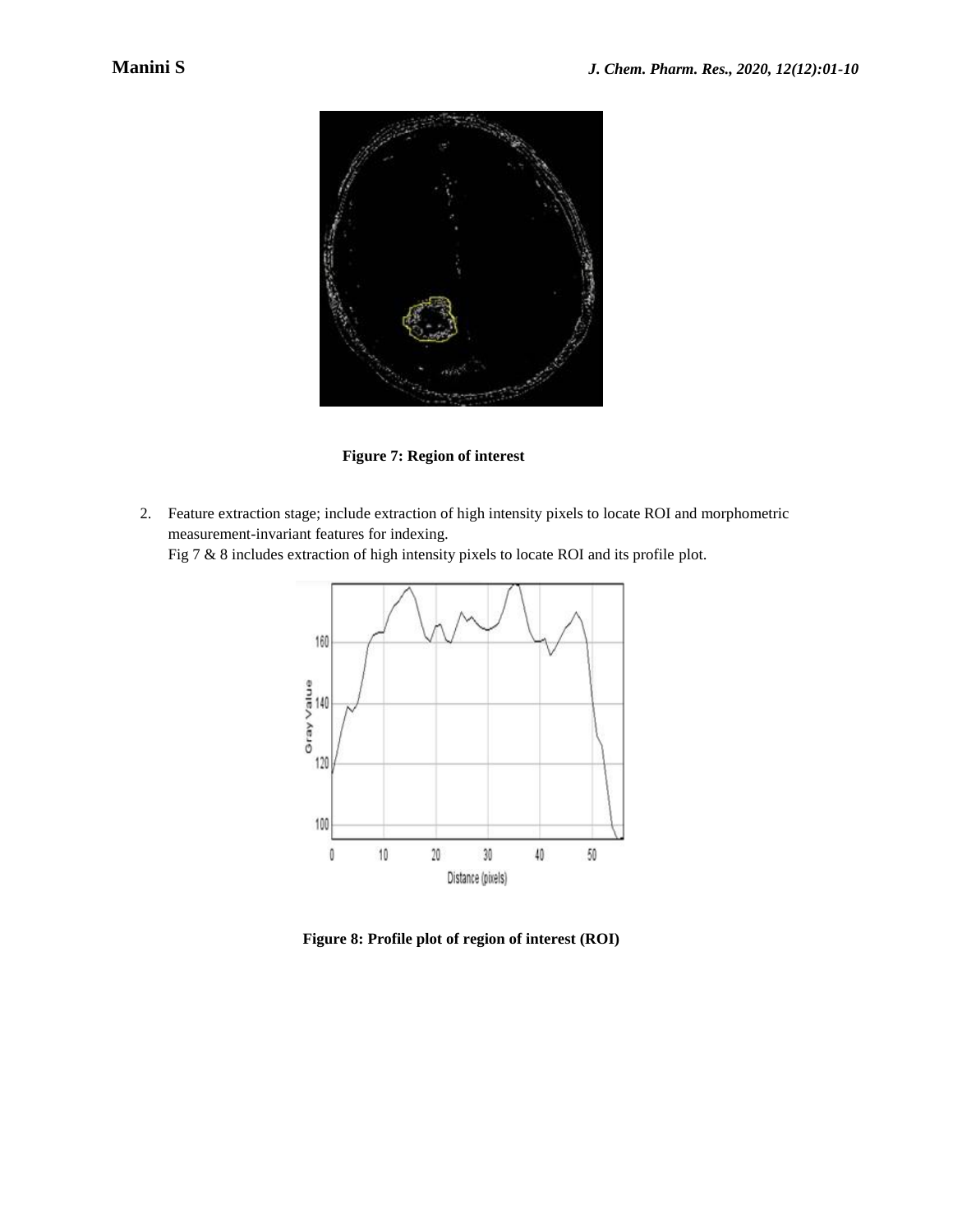

**Figure 9 shows the flow of fuzzy min –max image analysis algorithm.**

#### **DISCUSSION & CONCLUSION**

These approaches are direct medical application of image processing. In this paper various types of brain tumors, techniques of tumor pixels detection is reviewed. Studied properties of various image processing algorithms and its requirements in brain tumor detection.

MRI plays a critical role in the initial evaluation of brain glioma of patients under medical supervision. However, uncertainty and even missing values exist. To deal with them it was desirable to gather numerous cases to interpret relationship between MRI finding and degree of malignancy. For analyzing larger data set fuzzy rule extraction algorithm will be a better option.

Proposed method outperforms existing algorithms by using only six features as fuzzy rule make use of larger number of cases that are similar to each other to make more representative results. Many features are considered;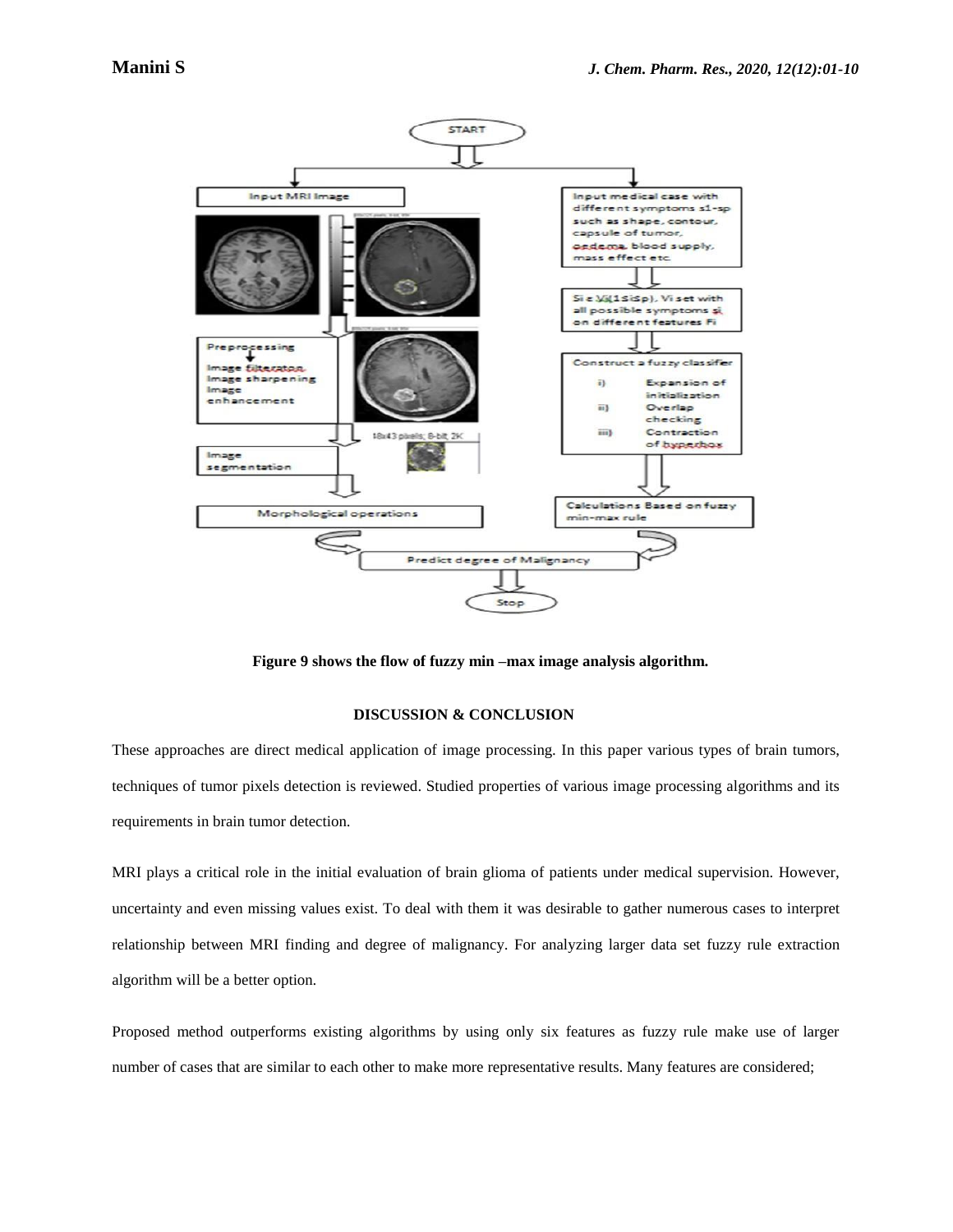this improves the classification ability of a simple set of rule & constitutes an advantage over traditional decision rules.

As an example Cyst generation, when this feature is absent, the chances of both grades are very similar in MRI finding. Therefore its significance can be overwhelmed by considering other features like odema, post contrast enhancement and blood supply.

This implies that degree of malignancy can be predicted by using fuzzy set of rules in which presence or absence of combination of feature will decide the grade of brain glioma.

This paper proposed information about brain tumor detection using fuzzy rules. The marked area is fuzzy image processing and the algorithm. In future it will help researches in tumor monitoring.

#### **FUTURE SCOPE**

Future researches are going in the direction of image processing (edge detection and segmentation of images) which will lead towards improving the accuracy recognition, specificity and computational speed, as well as minimizing the amount of manual interaction. These can be enhanced by combining segmentation methods: discrete and continuous-based. In real-time processing applications computational effectiveness will be crucial aspect. Benign tumor can be converted into malignant; in future image analysis can be combined with fuzzy algorithm to detect the degree of malignancy in tumor cells, to obtain better results with higher accuracy rate.

**Funding Support:** No funding support for this study.

**Conflict of Interest:** The author declare that they have no conflict of interest

[1] Oelz ML, Zachary JF, O'Brie WDJr. *Differentiation of tumor types in vivo by scatterer property estimates and parametric images using ultrasound backscatte*.**2003**, 1, 1014 -1017.

[2] Liu J, Li M, Wang J, Wu F, Liu T, Pan Y. *A survey of MRI-based brain tumor segmentation methods*. Tsinghua Science and Technology.**2014**, 19(6), 578-595.

[3] Motro A, *Smets Uncertainty management in information system*, Kluwer Academic Publisher, **1997, 5**, 9-34. [4] Chandarana D, Ashish M. *Brain tumor segmentation methods: A review*, International Journal of Advance Engineering and Research Development, **2000**, 3,134.